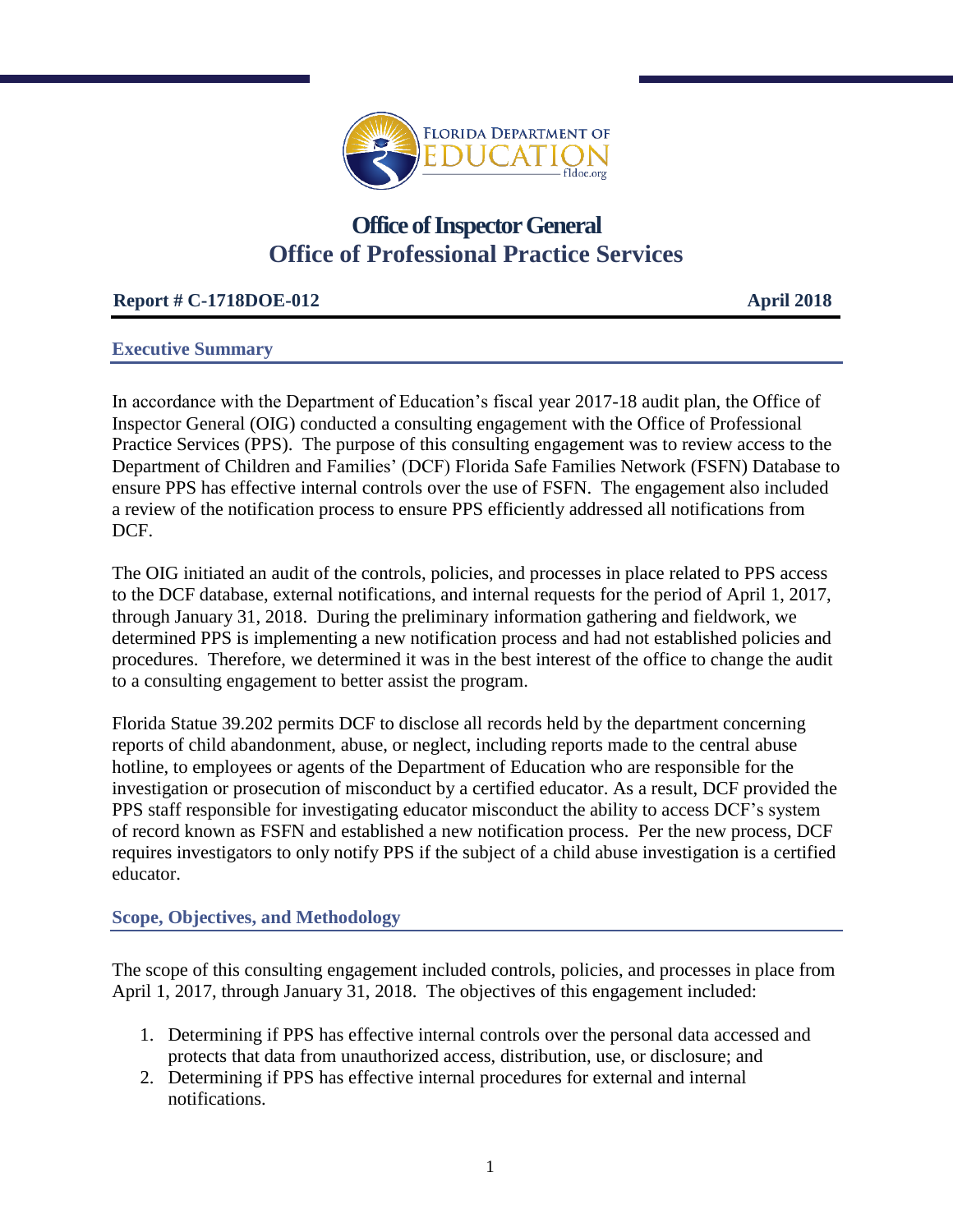To accomplish our objectives, we reviewed applicable laws, rules, and regulations; interviewed appropriate PPS staff; reviewed the department's policies and procedures; reviewed the external and internal notification process; and reviewed DCF audit logs.

## **Background**

The Office of Professional Practices Services (PPS) investigates alleged misconduct by educators in Florida who hold an educator's certificate and pursues disciplinary action against the certificates of educators found to have committed acts of misconduct. PPS investigates when facts presented show a violation has occurred as provided in s. 1012.796, Florida Statutes, and defined by rules of the State Board of Education. Such facts provide the basis to investigate whether the educator has broken the law or violated the Principles of Professional Conduct, which outline the standards of conduct expected of certified educators in Florida.<sup>1</sup>

In the past, Child Protective Investigators (CPI) were responsible for notifying PPS at the onset of the investigation when a report of abuse was received involving a certified educator, as well as providing the subsequent findings of the investigation upon closure. The Department of Children and Families (DCF) worked with the Department of Education (DOE) to provide PPS staff responsible for investigating or prosecuting educator misconduct with direct access to the Florida Safe Families Network (FSFN).

On June 13, 2017, DCF sent a memorandum to all CPI staff advising them of a new process for notifying DOE PPS when a certified educator is involved in an institutional investigation. Effective June 19, 2017, CPIs are no longer required to notify PPS by telephone at the onset of any institutional investigation involving a certified educator. CPIs will only notify and provide FSFN report numbers to DOE for verified and not substantiated investigations upon closure of an investigation involving a certified educator. Notification will only involve a specially designated email to doereports@fldoe.org that includes the FSFN report number, the educator's full name, the educator's date of birth, and the educator's DOE certification number.

## **Current Processes**

## *Notifications*

Prior to June 13, 2017, PPS received notifications of possible abuse from DCF and law enforcement offices across the state via phone, email, or fax. DCF contacted PPS primarily via phone when they were notified of possible abuse. The notifications included all school related employees (bus driver, cafeteria workers, etc.) regardless of the findings. Upon receipt of a notification, PPS staff logged the information in the Educator Abuse Report Log (EARL). PPS staff verified with DCF investigators if a case was already open for the subject or if a case would be opened in the future. Staff would determine whether the reported subject was a certified educator.

<sup>1</sup> <http://www.fldoe.org/teaching/professional-practices/>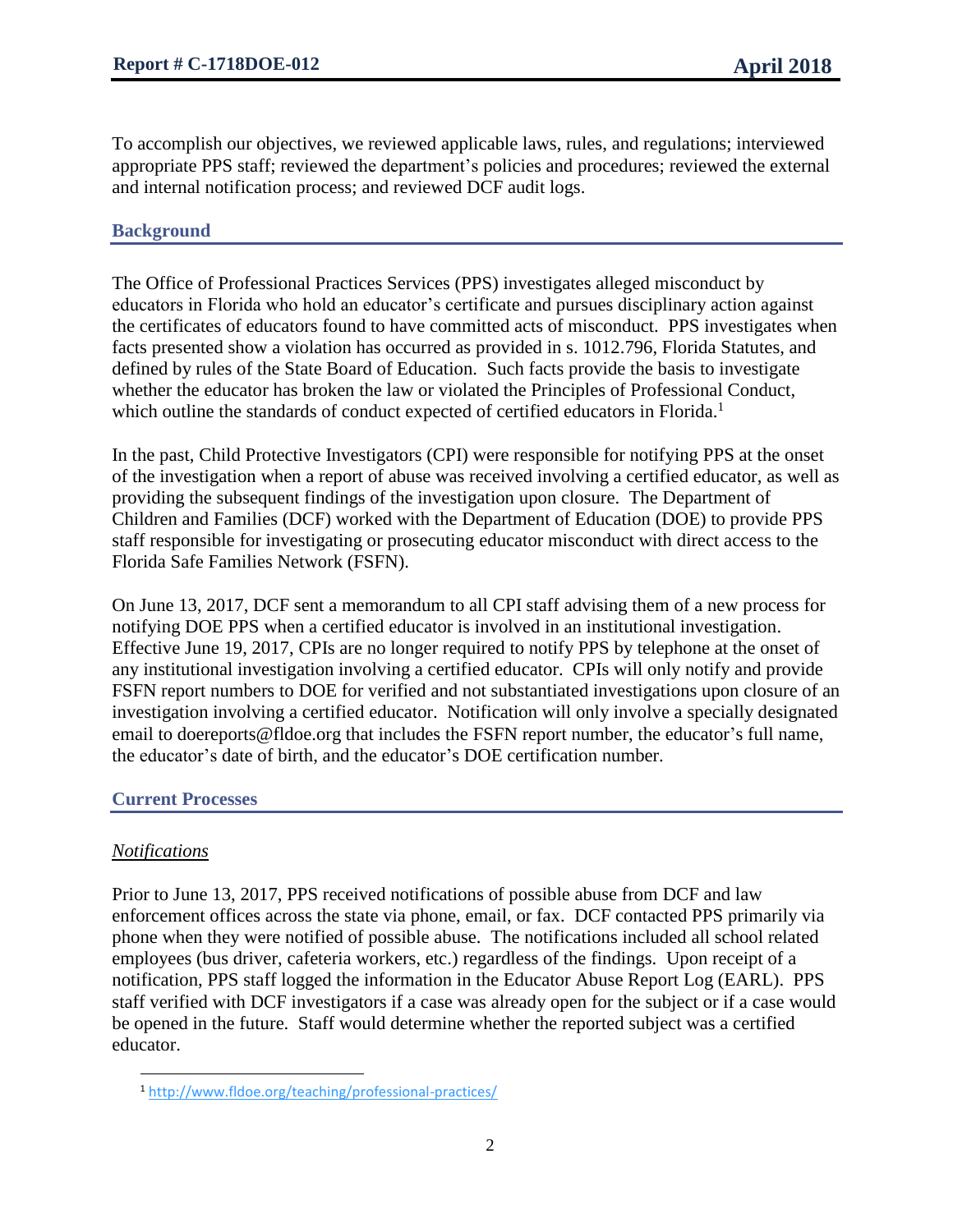The department collaborated with DCF to create a more efficient process that included allowing PPS to access the DCF system of record known as the Florida Safe Families Network (FSFN). Pursuant to the newly created process, CPIs should only send cases involving certified educators to PPS at the closure of an investigation. In addition, CPIs should verify the DOE certification status of individuals before notifying PPS.

In order to provide guidance and make recommendations, we reviewed external reports of abuse sent to PPS via phone, email, or fax. PPS staff provided 37 emails from various DCF and law enforcement offices from June 2017 through December 2017. Only thirteen of the 37 email notifications referenced closed cases. The others were intake notifications or notifications where the CPI investigator did not identify the status of the cases. When PPS received notifications on initial cases or when CPIs did not identify the status of the cases, PPS staff emailed instructions informing the CPIs of the new notification process. The emails include two documents with specific instructions on reporting child abuse to PPS.

Of the 37 notifications, PPS staff marked 21 notifications for follow up; however, only seven of the 21 notifications were marked complete. PPS staff documented the follow-ups using an Outlook flagging feature but did not include the actions taken by PPS. The 14 remaining emails marked for follow-up had end dates or due dates ranging from August 23, 2017, to November 23, 2017. We determined PPS does not have established procedures for consistently conducting follow-ups on notifications of alleged abuse.

We additionally reviewed internal PPS requests for DCF reports via FSFN from April 1, 2017, to November 30, 2017. Due to the sensitive nature of FSFN, PPS limited FSFN access to four employees. If a PPS employee who does not have access to FSFN needs to verify information for an investigation or related prosecution, he or she has to contact the PPS lead staff person for FSFN. The PPS employee must have a valid reason to request information from FSFN and the reason must relate to a PPS investigation or prosecution. To track requests, PPS created a form for internal employees to complete when requesting information from FSFN. Upon receipt of the request, the PPS FSFN lead should ensure the requester properly completed the internal form. If the request is properly completed and valid, the PPS lead locates the investigative summary report in FSFN and places the report into the requestor's folder located on the PPS secure share drive. The PPS lead should then send an email to the requestor informing them the report is available for viewing. The PPS lead maintains a record of all requests in folders via email and marks the request complete once moved to an "Internal Worked folder." These requests are not stored outside of Outlook.

PPS provided 28 emails of internal requests for FSFN reports. Of the 28 emails received, 25 did not follow the documented process established for internal employees to request information from FSFN. In addition, PPS staff did not follow the documented process established for internal requests when notifying a requestor that a report is available on the shared drive in their investigative folder. PPS only provided two emails notifying the requestors of available reports. We determined PPS does not consistently follow their procedures for internal requests for FSFN reports.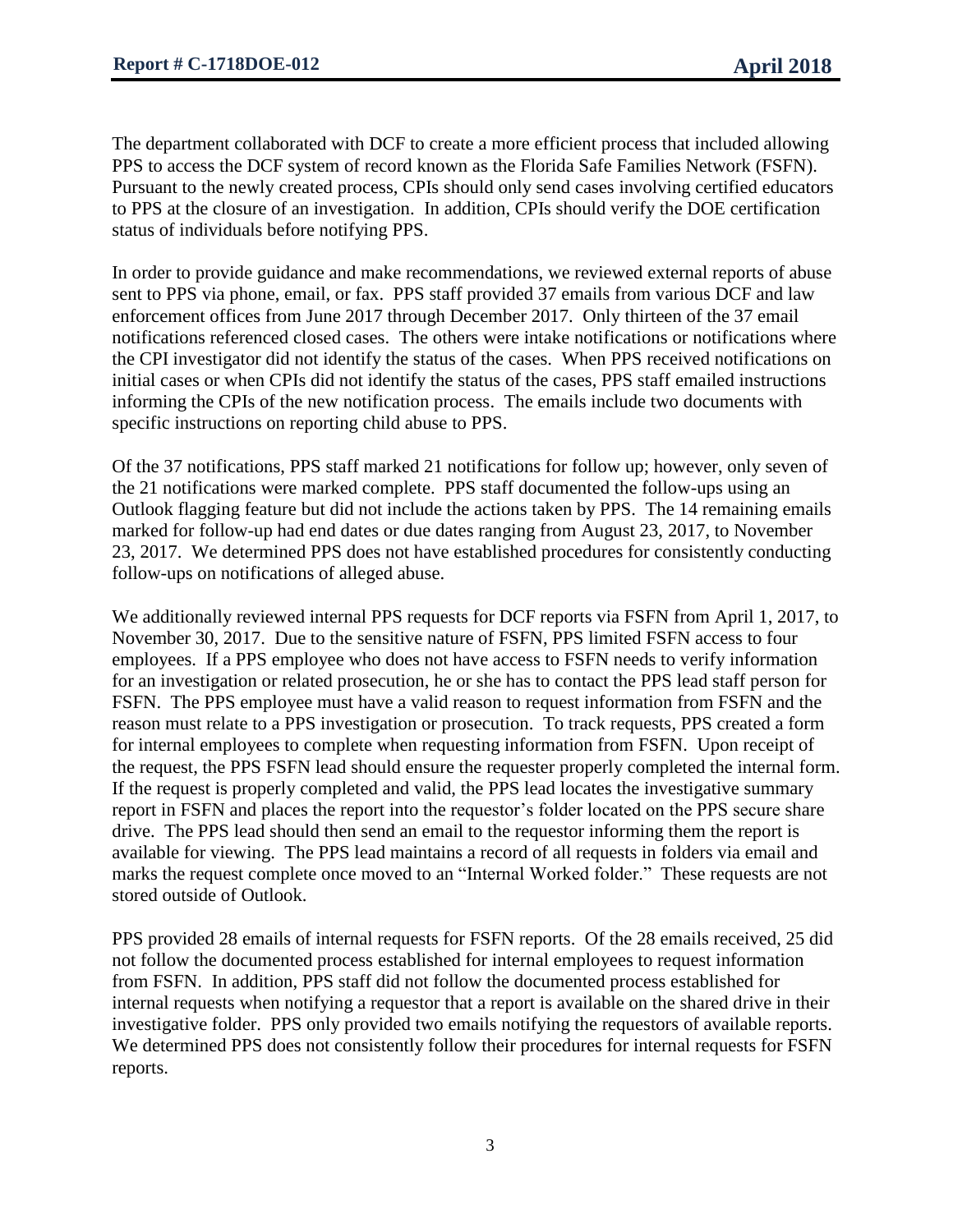#### **Tracking**

Prior to obtaining access to FSFN, PPS manually tracked reports of abuse in EARL. The earliest record in EARL dates to September 2006. A PPS designee would manually log all allegations of abuse in EARL regardless of whether the accused was a certified educator. PPS designed EARL to capture the reported date of abuse, the district making the report, the educator involved, and a description of the allegation. All records in the SQL driven table resulted from faxes or phone calls received by PPS. Once DCF granted PPS access to FSFN, PPS disabled EARL and no longer utilizes a tracking application. PPS now tracks notifications of alleged abuse by utilizing Outlook email folders and flagging emails for follow-up.

PPS records reports of abuse from entities outside of DCF and law enforcement offices (i.e. internal DOE reports) in a Correspondence Log (C-Log) application. PPS currently utilizes C-Log to capture the correspondence contact as well as the action taken. In addition, the C-Log allows users to attach documents and search by contact name. Both EARL and C-Log allow users to edit, delete, save, or create new records.

The current PPS tracking process via Outlook does not allow PPS to effectively track allegations of abuse or conduct and document follow-ups appropriately. In addition, an ineffective tracking process could hinder PPS management's ability to reconcile FSFN logs and identify instances of misuse of FSFN.

#### Identifying Misuse

In order to determine whether PPS staff misused their FSFN access, we attempted to analyze DCF audit logs and compare the cases identified on the logs to the notification emails provided by PPS. We requested an audit trail of PPS active user access to FSFN from DCF's IT department from April 2017 to November 2018. An employee within DCF's Office of Information Technology Services informed us the FSFN audit logs list unique Identification (ID) numbers for each case an individual reviews. The audit logs DCF provided displayed ID numbers viewed by PPS staff but did not include names associated with the cases viewed.

We were unable to match any of the cases identified on the audit log with the PPS notification emails. Due to insufficient tracking of external abuse reports by PPS and the use of unique IDs rather than names on the DCF audit logs, we were unable to show whether misuse of the system occurred. Per DCF staff, FSFN audit logs can include all information needed to conduct an effective misuse review; however, PPS management will need to submit a request to DCF to tailor the audit logs to their specific needs.

#### **Recommendations**

We recommend PPS establish documented policies and procedures for receiving, processing, and tracking notifications of institutional investigations or alleged abuse. The procedures should entail precise activities to ensure and align PPS efforts. These procedures should include but not be limited to:

• Requiring all external and internal notifications be documented in a tracking system;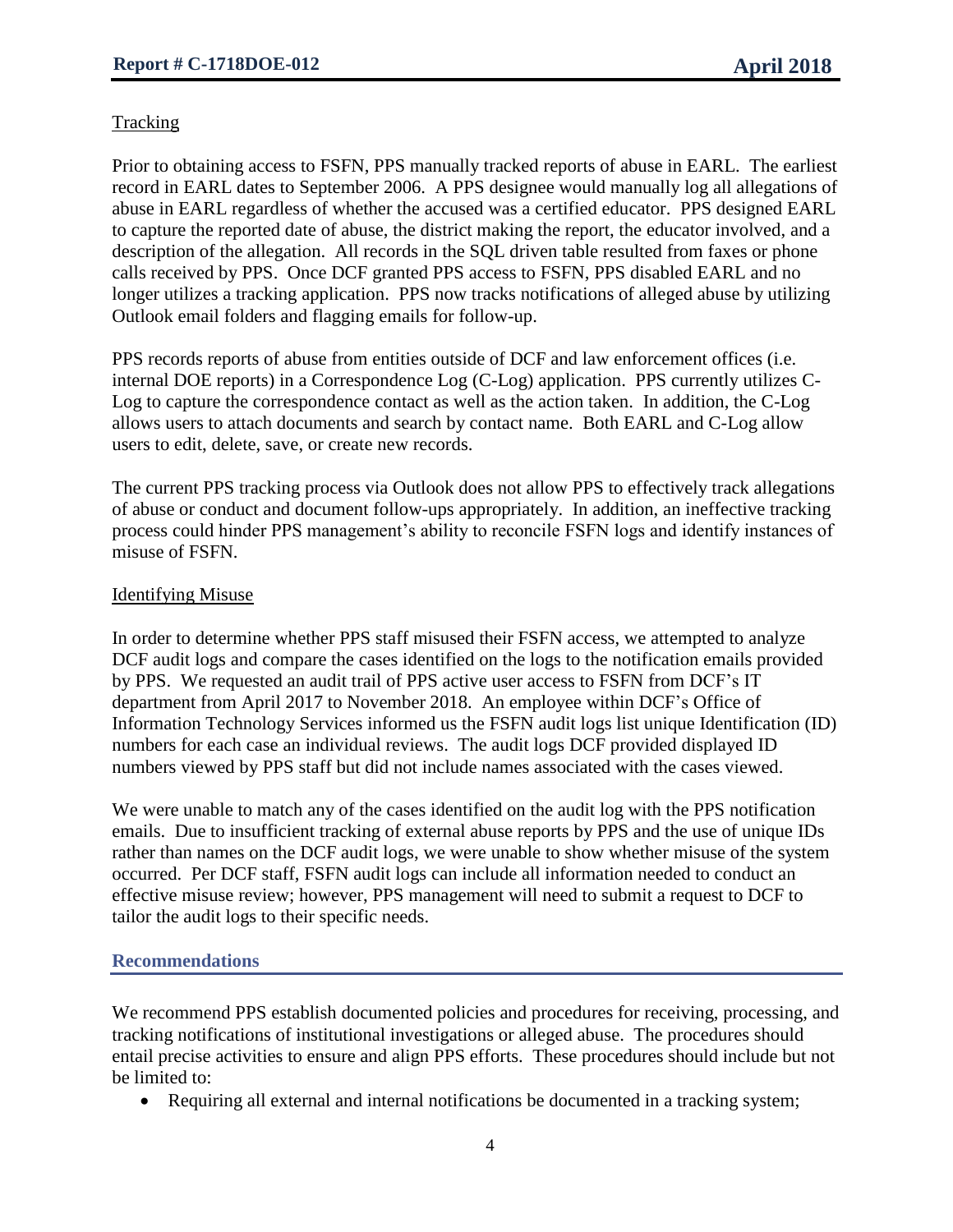- Establishing a follow up process for external and internal notifications; and
- Storing and securing documents (i.e. internal notifications, external notifications, and FSFN reports).

To implement the established policies and procedures, we recommend PPS develop a notification tracking system. PPS could utilize one of the existing tracking systems to track internal and external notifications. A tracking system could also facilitate the follow up process and assist with monitoring user activity in the FSFN system. The tracking system should, at a minimum, capture the FSFN case number, the subject's full name, the subject's date of birth, and the subjects' DOE certification number. The system should include whether follow up is required, the date staff started and completed follow up activities, and any actions taken. The system should allow the attachment of faxes, emails, and other related correspondence as needed.

As processes become more established, we recommend PPS conduct periodic quality assurance reviews. Quality assurance reviews will ensure PPS identifies instances of improper use of FSFN access and takes appropriate action. In order to conduct an effective quality assurance review, PPS will need to collaborate with DCF and customize audit logs to use for comparison purposes. The audit logs will need to include the name of the alleged abuser and be comparable to the information tracked on the PPS notification logs.

We recommend PPS periodically request reports from DCF listing the subjects of all closed investigations. This will allow PPS to compare the notifications received from the CPIs to the DCF closed cases to ensure all relevant cases were submitted and appropriate action was taken.

Finally, we recommend PPS establish a retention policy for both internal and external notifications. The retention policy should include but not be limited to policies and procedures for maintaining documents, storing documents, destroying records, etc.